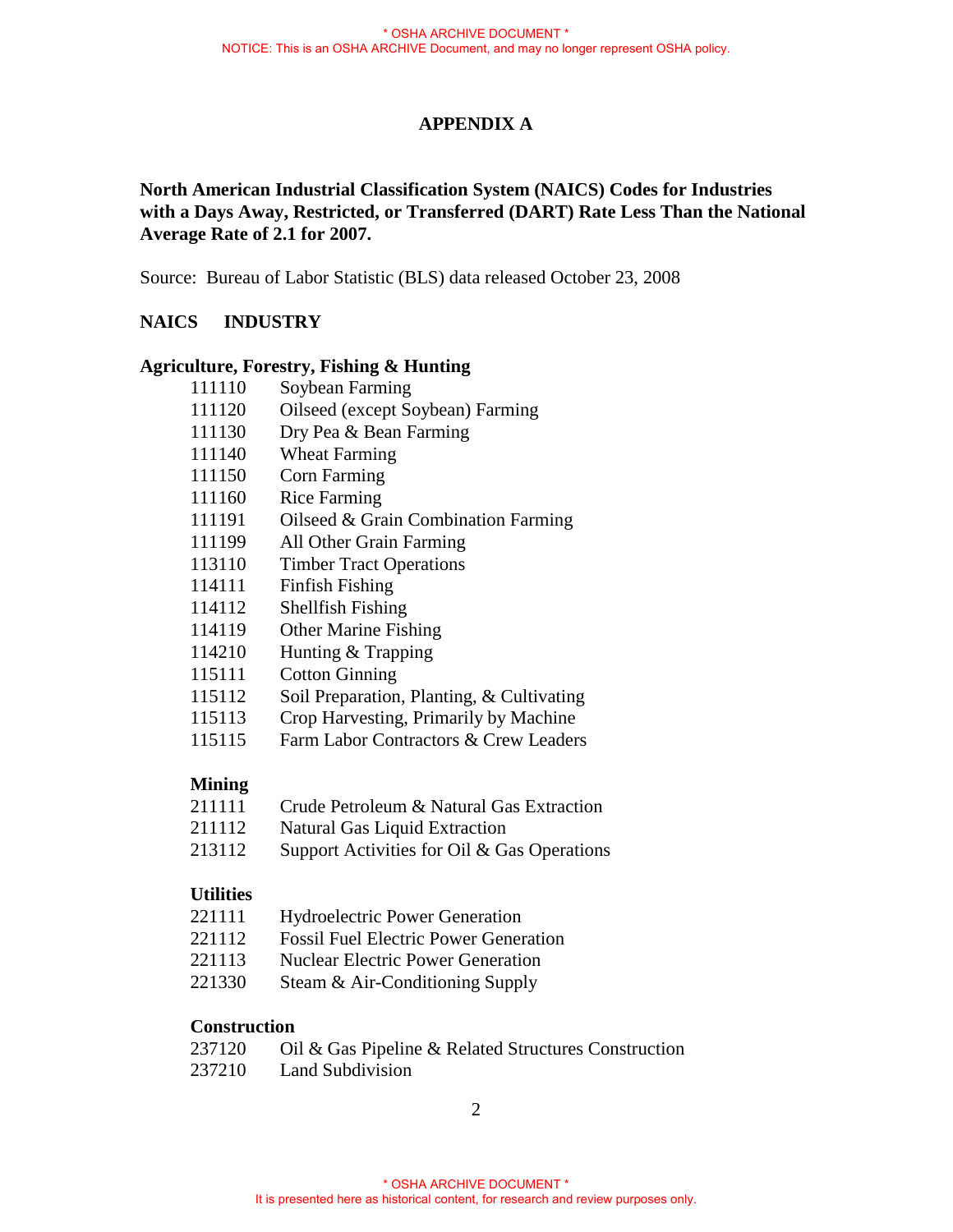- 237990 Other Heavy & Civil Engineering Construction
- 238320 Painting & Wall Covering Contractors

#### **Manufacturing**

- 311111 Dog & Cat Food Manufacturing
- 311212 Rice Milling
- 311221 Wet Corn Milling
- 311222 Soybean Processing
- 311223 Other Oilseed Processing
- 311811 Retail Bakeries
- 311930 Flavoring Syrup & Concentrate Manufacturing
- 312221 Cigarette Manufacturing
- 312229 Other Tobacco Product Manufacturing
- 313111 Yarn Spinning Mills
- 313210 Broadwoven Fabric Mills
- 313221 Narrow Fabric Mills
- 313222 Schiffli Machine Embroidery
- 313230 Nonwoven Fabric Mills
- 313311 Broadwoven Fabric Finishing Mills
- 314911 Textile Bag Mills
- 314999 All Other Miscellaneous Textile Product Mills
- 315211 Men's & Boys' Cut & Sew Apparel Contractors
- 315212 Women's, Girls', & Infants' Cut & Sew Apparel Contractors
- 315221 Men's & Boys' Cut & Sew Underwear & Nightwear Manufacturing
- 315223 Men's & Boys' Cut & Sew Shirt (except Work Shirt) Manufacturing
- 315228 Men's & Boys' Cut & Sew Other Outerwear Manufacturing
- 315231 Women's & Girls' Cut & Sew Lingerie, Loungewear, & Nightwear Manuf.
- 315232 Women's & Girls' Cut & Sew Blouse & Shirt Manufacturing
- 315233 Women's & Girls' Cut & Sew Dress Manufacturing
- 315234 Women's & Girls' Cut & Sew Suit, Coat, Tailored Jacket, & Skirt Manuf.
- 315239 Women's & Girls' Cut & Sew Other Outerwear Manufacturing
- 315291 Infants' Cut & Sew Apparel Manufacturing
- 315292 Fur & Leather Apparel Manufacturing
- 315299 All Other Cut & Sew Apparel Manufacturing
- 315991 Hat, Cap, & Millinery Manufacturing
- 315992 Glove & Mitten Manufacturing
- 315993 Men's & Boys' Neckwear Manufacturing
- 315999 Other Apparel Accessories & Other Apparel Manufacturing
- 316214 Women's Footwear (except Athletic) Manufacturing
- 316992 Women's Handbag & Purse Manufacturing
- 316993 Personal Leather Good (except Women's Handbag & Purse) Manuf.
- 316999 All Other Leather Good Manufacturing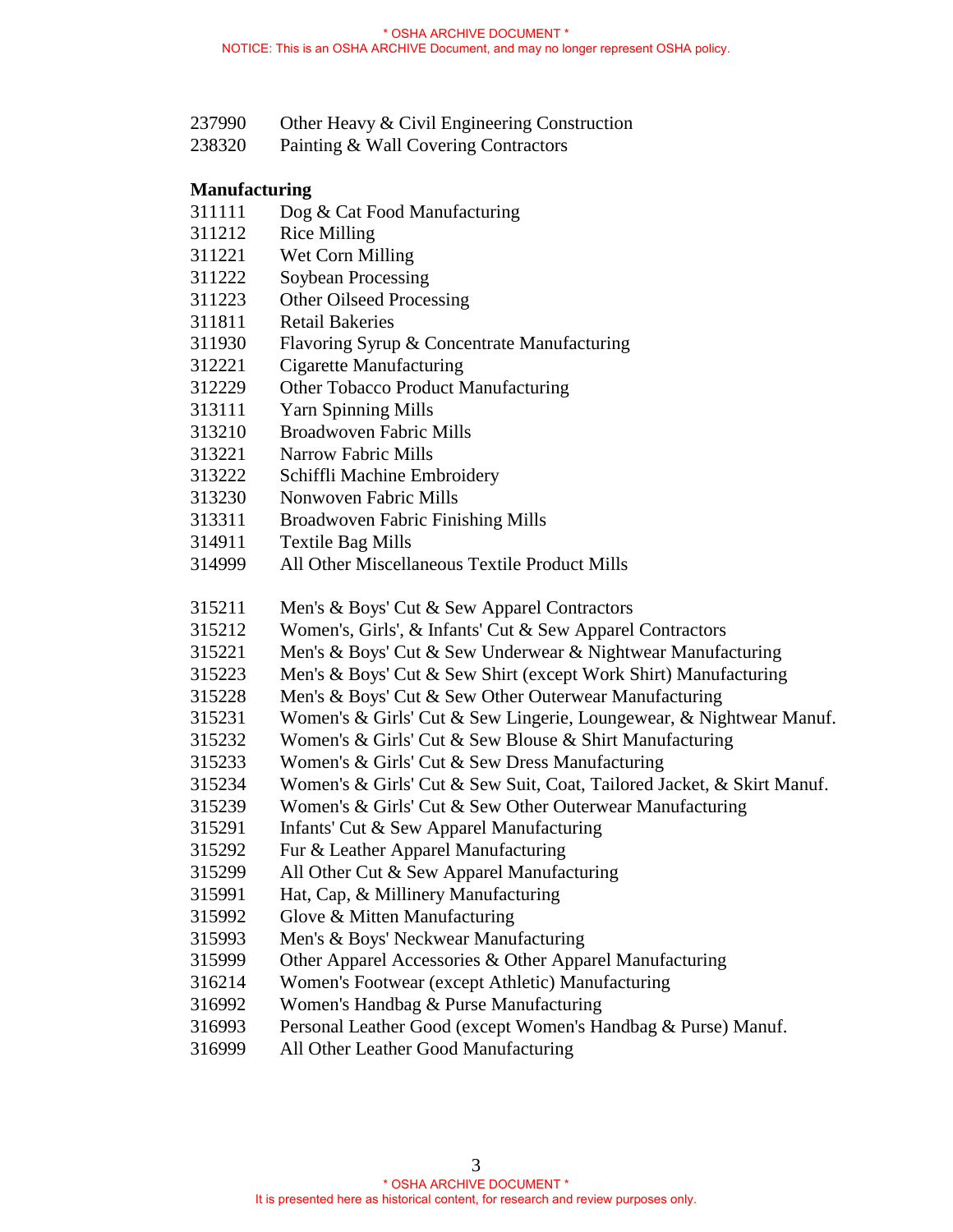- 321219 Reconstituted Wood Product Manufacturing
- 322122 Newsprint Mills
- 322130 Paperboard Mills
- 322213 Setup Paperboard Box Manufacturing
- 322214 Fiber Can, Tube, Drum, & Similar Products Manufacturing
- 322215 Nonfolding Sanitary Food Container Manufacturing
- 322221 Coated & Laminated Packaging Paper & Plastics Film Manufacturing
- 322291 Sanitary Paper Product Manufacturing
- 323113 Commercial Screen Printing
- 323114 Quick Printing
- 323118 Blankbook, Looseleaf Binders, & Devices Manufacturing
- 323122 Prepress Services
- 324110 Petroleum Refineries
- 325110 Petrochemical Manufacturing
- 325120 Industrial Gas Manufacturing
- 325131 Inorganic Dye & Pigment Manufacturing
- 325132 Synthetic Organic Dye & Pigment Manufacturing
- 325181 Alkalies & Chlorine Manufacturing
- 325182 Carbon Black Manufacturing
- 325188 All Other Basic Inorganic Chemical Manufacturing
- 325191 Gum & Wood Chemical Manufacturing
- 325192 Cyclic Crude & Intermediate Manufacturing
- 325193 Ethyl Alcohol Manufacturing
- 325199 All Other Basic Organic Chemical Manufacturing
- 325211 Plastics Material & Resin Manufacturing
- 325212 Synthetic Rubber Manufacturing
- 325221 Cellulosic Organic Fiber Manufacturing
- 325222 Noncellulosic Organic Fiber Manufacturing
- 325312 Phosphatic Fertilizer Manufacturing
- 325320 Pesticide & Other Agricultural Chemical Manufacturing
- 325411 Medicinal & Botanical Manufacturing
- 325412 Pharmaceutical Preparation Manufacturing
- 325413 In-Vitro Diagnostic Substance Manufacturing
- 325414 Biological Product (except Diagnostic) Manufacturing
- 325520 Adhesive Manufacturing
- 325611 Soap & Other Detergent Manufacturing
- 325910 Printing Ink Manufacturing
- 327410 Lime Manufacturing
- 327420 Gypsum Product Manufacturing
- 327992 Ground or Treated Mineral & Earth Manufacturing
- 331315 Aluminum Sheet, Plate, & Foil Manufacturing
- 331411 Primary Smelting & Refining of Copper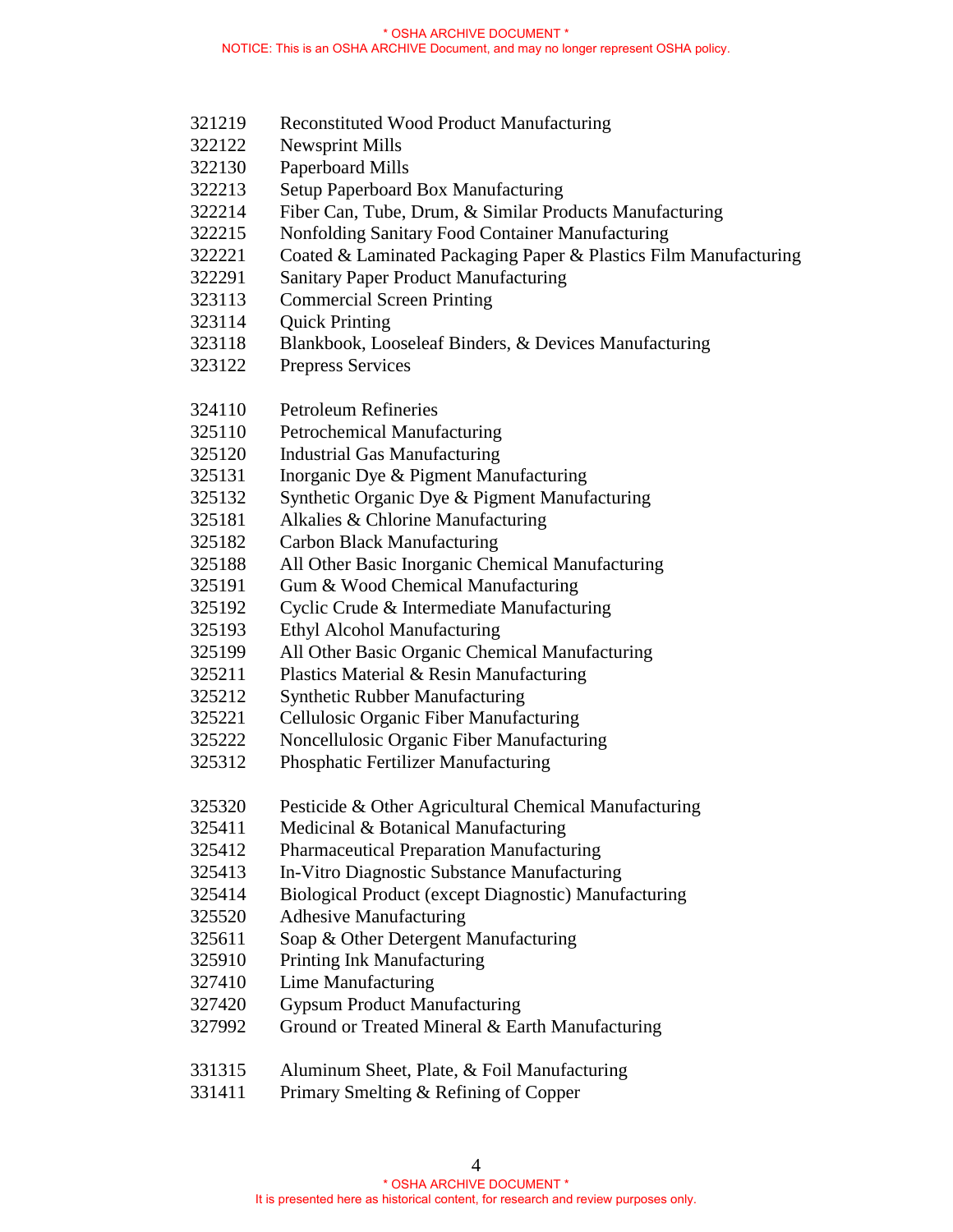| 332913 | Plumbing Fixture Fitting & Trim Manufacturing                        |
|--------|----------------------------------------------------------------------|
| 332993 | Ammunition (exceptSmall Arms) Manufacturing                          |
| 332995 | Other Ordnance & Accessories Manufacturing                           |
| 333132 | Oil & Gas Field Machinery & Equipment Manufacturing                  |
| 333291 | Paper Industry Machinery Manufacturing                               |
| 333292 | <b>Textile Machinery Manufacturing</b>                               |
| 333293 | Printing Machinery & Equipment Manufacturing                         |
| 333295 | Semiconductor Machinery Manufacturing                                |
| 333313 | <b>Office Machinery Manufacturing</b>                                |
| 333314 | Optical Instrument & Lens Manufacturing                              |
| 333315 | Photographic & Photocopying Equipment Manufacturing                  |
| 333611 | Turbine & Turbine Generator Set Units Manufacturing                  |
| 333618 | Other Engine Equipment Manufacturing                                 |
| 333993 | Packaging Machinery Manufacturing                                    |
| 333996 | Fluid Power Pump & Motor Manufacturing                               |
| 333997 | Scale & Balance (except Laboratory) Manufacturing                    |
| 334111 | <b>Electronic Computer Manufacturing</b>                             |
| 334112 | <b>Computer Storage Device Manufacturing</b>                         |
| 334113 | <b>Computer Terminal Manufacturing</b>                               |
| 334119 | Other Computer Peripheal Equipment Manufacturing                     |
| 334210 | <b>Telephone Appaatus Manufacturing</b>                              |
| 334220 | Radio & TV Broadcasting & Wreless Communications Equip. Manuf.       |
| 334290 | <b>Other Communications Equipment Manufacturing</b>                  |
| 334310 | Audio & Video Equipment Manufacturing                                |
| 334411 | <b>Electron Tube Manufacturing</b>                                   |
| 334412 | Bare Printed Circuit Board Manufacturing                             |
| 334413 | Semiconductor & Related Device Manufacturing                         |
| 334414 | <b>Electronic Capacitor Manufacturing</b>                            |
| 334416 | Electronic Coil, Transforme, & Other Inductor Manufacturing          |
| 334418 | Printed Circuit Assembly (Hectronic Assembly) Manufacturing          |
| 334419 | Other ElectronicComponent Manufacturing                              |
| 334510 | Electromedical & Electrothenpeutic Apparatus Manufacturing           |
| 334511 | Search, Detection, Navigation, Gudance, Aeronautical, & Nautical     |
|        | System & Instrument Manuf.                                           |
| 334512 | Automatic Environmental ControlManuf. for Residential, Commercial, & |
|        | Appliance Use                                                        |
| 334513 | Instruments & Related Products Manuf. for Measuring, Displaying, &   |
|        | <b>Controlling Industrial Process</b>                                |
| 334515 | Instrument Manufacturing for Measuring & Testing Electricity &       |
|        | <b>Electrical Signals</b>                                            |
| 334516 | Analytical Laboratory Instrument Manufacturing                       |
| 334517 | <b>Irradiation Apparatus Manufacturing</b>                           |
| 334518 | Watch, Clock, & Part Manufacturing                                   |

334519 Other Measuring & Controlling Device Manufacturing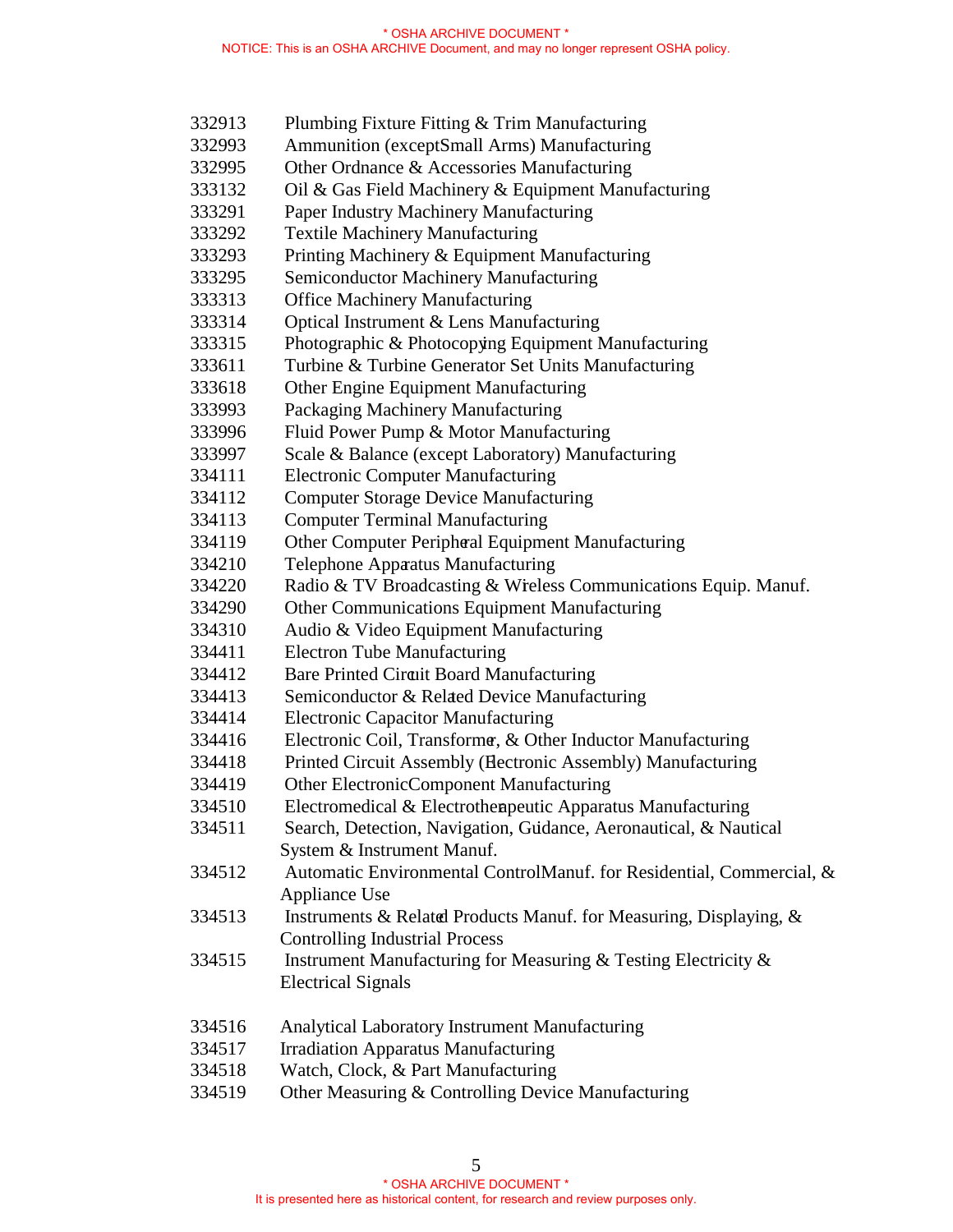- 334611 Software Reproducing
- 334613 Magnetic & Optical Recording Media Manufacturing
- 335222 Household Refrigerator & Home Freezer Manufacturing
- 335314 Relay & Industrial Control Manufacturing
- 335921 Fiber Optic Cable Manufacturing
- 336412 Aircraft Engine & Engine Parts Manufacturing
- 336414 Guided Missile & Space Vehicle Manufacturing
- 336415 Guided Missile & Space Vehicle Propulsion Unit &Propulsion Unit Parts Manuf.
- 336419 Other Guided Missile & Space Vehicle Parts & Auxiliary Equip. Manuf.
- 337129 Wood Television, Radio, & Sewing Machine Cabinet Manufacturing
- 339111 Laboratory Apparatus & Furniture Manufacturing
- 339112 Surgical & Medical Instrument Manufacturing
- 339115 Ophthalmic Goods Manufacturing
- 339116 Dental Laboratories
- 339911 Jewelry (except Costume) Manufacturing
- 339912 Silverware & Hollowware Manufacturing
- 339913 Jewelers' Material & Lapidary Work Manufacturing
- 339914 Costume Jewelry & Novelty Manufacturing
- 339932 Game, Toy, & Children's Vehicle Manufacturing
- 339941 Pen & Mechanical Pencil Manufacturing
- 339943 Marking Device Manufacturing

## **Wholesale Trade**

- 423410 Photographic Equipment & Supplies Merchant Wholesalers
- 423420 Office Equipment Merchant Wholesalers
- 423430 Computer & Computer Peripheral Equipment & Software Merchant Wholesalers
- 423440 Other Commercial Equipment Merchant Wholesalers
- 423450 Medical, Dental, & Hospital Equipment & Supplies Merchant Wholesalers
- 423460 Ophthalmic Goods Merchant Wholesalers
- 423490 Other Professional Equipment & Supplies Merchant Wholesalers
- 423610 Electrical Apparatus & Equip., Wring Supplies, & Related Equip. Merchant Wholesalers
- 423620 Electrical & Electronic Appliance, TV, & Radio Set Merchant Wholesalers
- 423690 Other Electronic Parts & Equipment Merchant Wholesalers
- 423940 Jewelry, Watch, Precious Stone, & Precious Metal Merchant Wholesalers
- 423990 Other Miscellaneous Durable Goods Merchant Wholesalers
- 424210 Drugs & Druggists' Sundries Merchant Wholesalers
- 424310 Piece Goods, Notions & Other Dry Goods Merchant Wholesalers
- 424320 Men's & Boys' Clothing & Furnishings Merchant Wholesalers
- 424330 Women's, Children's, & Infants' Clothing & Accessories Merchant **Wholesalers**
- 424340 Footwear Merchant Wholesalers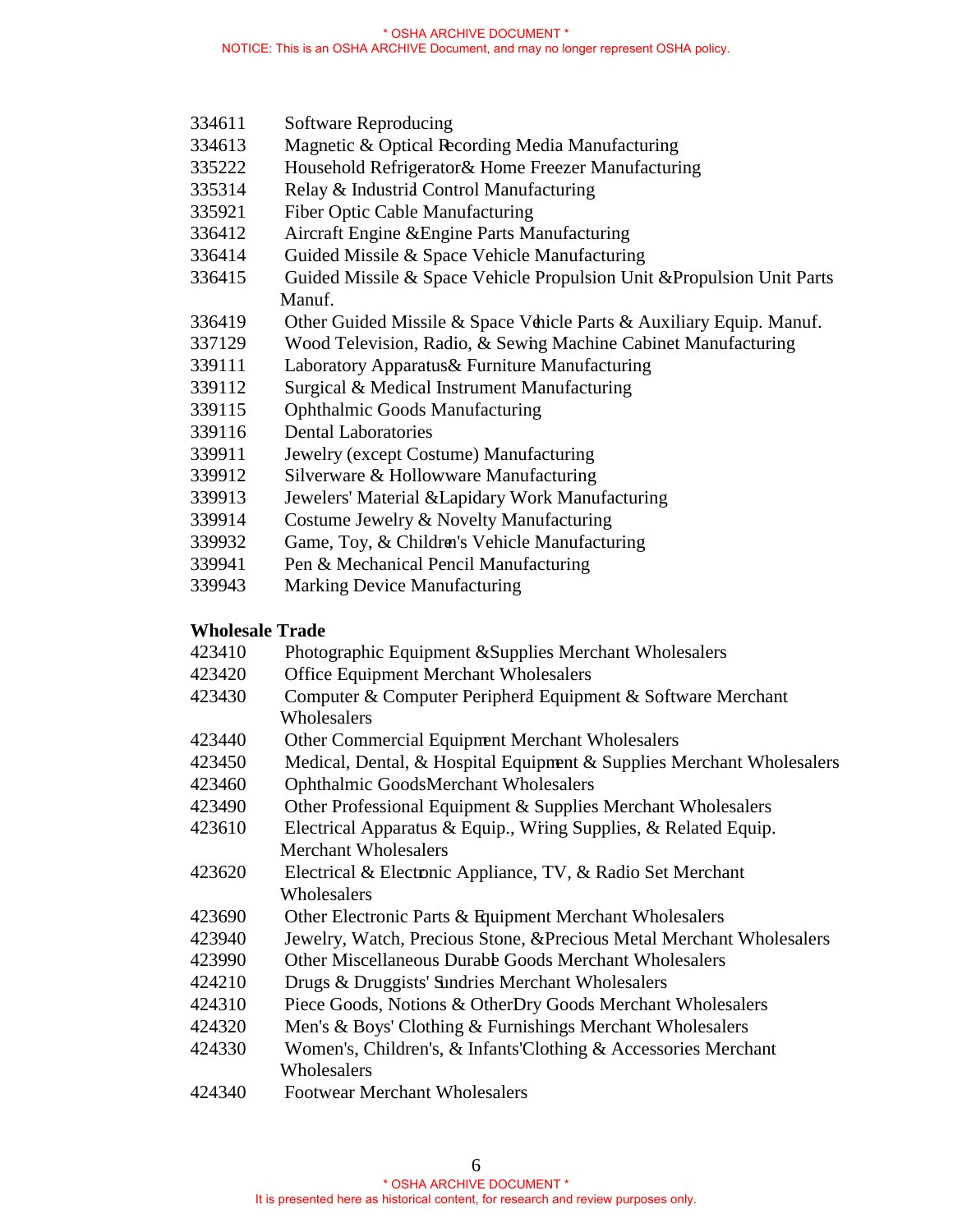- 424610 Plastics Materials & Basic Forms & Shapes Merchant Wholesalers
- 424690 Other Chemical & Allied Products Merchant Wholesalers
- 425110 Business to Business Electronic Markets
- 425120 Wholesale Trade Agents & Brokers

### **Retail Trade**

- 441110 New Car Dealers
- 441120 Used Car Dealers
- 441210 Recreational Vehicle Dealers
- 441221 Motorcycle Dealers
- 441222 Boat Dealers
- 441229 All Other Motor Vehicle Dealers
- 441310 Automotive Parts & Accessories Stores
- 442210 Floor Covering Stores
- 443111 Household Appliance Stores
- 443112 Radio, Television, & Other Electronics Stores
- 443120 Computer & Software Stores
- 443130 Camera & Photographic Supplies Stores
- 444210 Outdoor Power Equipment Stores
- 445120 Convenience Stores
- 445310 Beer, Wine, & Liquor Stores
- 446110 Pharmacies & Drug Stores
- 446120 Cosmetics, Beauty Supplies, & Perfume Stores
- 446130 Optical Goods Stores
- 446191 Food (Health) Supplement Stores
- 446199 All Other Health & Personal Care Stores
- 447110 Gasoline Stations with Convenience Stores
- 447190 Other Gasoline Stations
- 448110 Men's Clothing Stores
- 448120 Women's Clothing Stores
- 448130 Children's & Infants' Clothing Stores
- 448140 Family Clothing Stores
- 448190 Other Clothing Stores
- 448210 Shoe Stores
- 448310 Jewelry Stores
- 451110 Sporting Goods Stores
- 451120 Hobby, Toy, & Game Stores
- 451130 Sewing, Needlework, & Piece Goods Stores
- 451140 Musical Instrument & Supplies Stores
- 451211 Book Stores
- 451212 News Dealers & Newsstands
- 451220 Prerecorded Tape, Compact Disc, & Record Stores
- 453110 Florists
- 453210 Office Supplies & Stationery Stores
- 453220 Gift, Novelty, & Souvenir Stores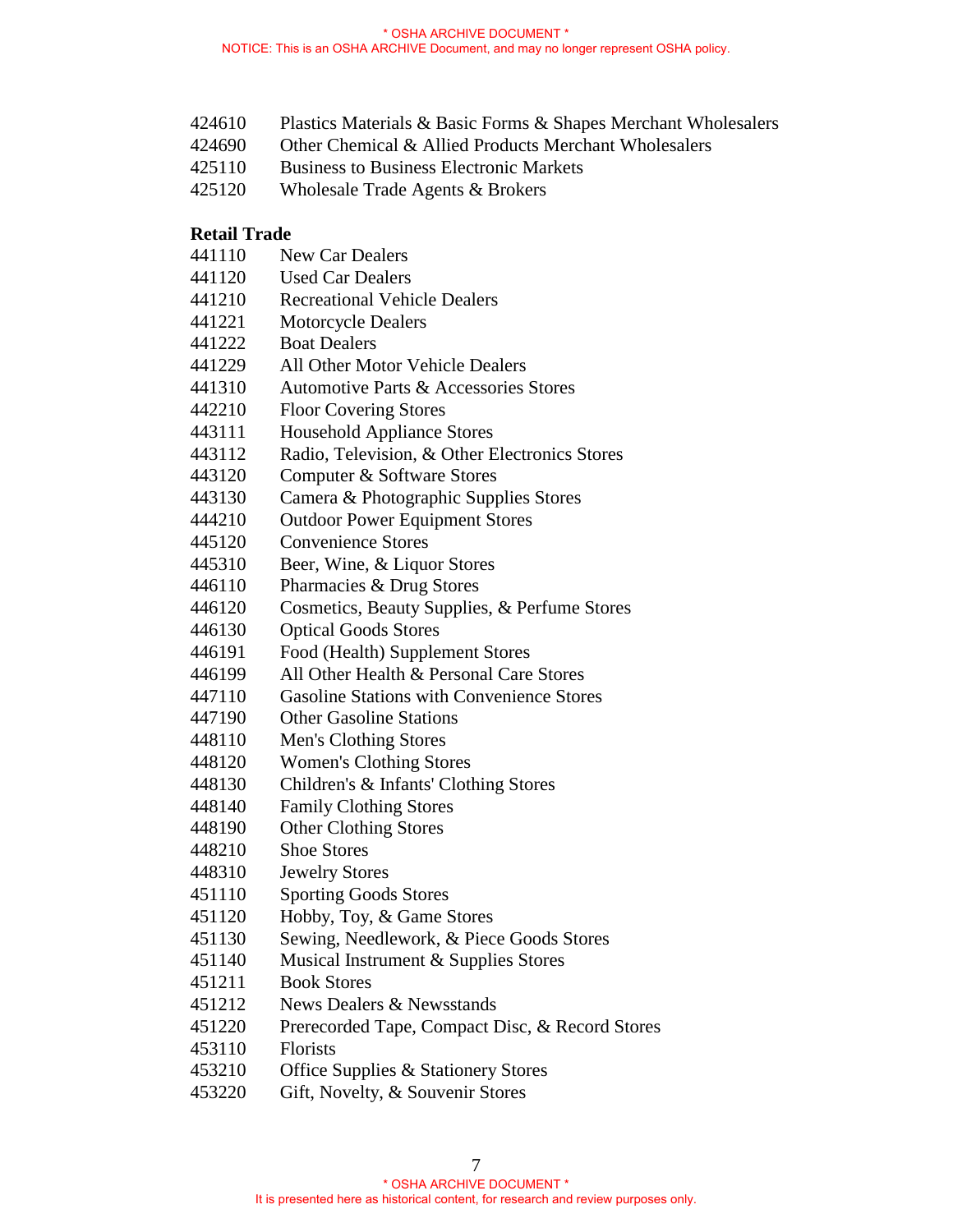- 453930 Manufactured (Mobile) Home Dealers
- 453991 Tobacco Stores
- 453998 All Other Miscellaneous Store Retailers (except Tobacco Stores)
- 454111 Electronic Shopping
- 454112 Electronic Auctions

#### **Transportation & Warehousing**

- 481211 Nonscheduled Chartered Passenger Air Transportation
- 481212 Nonscheduled Chartered Freight Air Transportation
- 481219 Other Nonscheduled Air Transportation
- 482111 Line-Haul Railroads
- 482112 Short Line Railroads
- 483112 Deep Sea Passenger Transportation
- 483212 Inland Water Passenger Transportation
- 486110 Pipeline Transportation of Crude Oil
- 486210 Pipeline Transportation of Natural Gas
- 486910 Pipeline Transportation of Refined Petroleum Products
- 486990 All Other Pipeline Transportation
- 487210 Scenic & Sightseeing Transportation, Water
- 488330 Navigational Services to Shipping
- 488510 Freight Transportation Arrangement

#### **Information**

- 511110 Newspaper Publishers
- 511120 Periodical Publishers
- 511130 Book Publishers
- 511140 Directory & Mailing List Publishers
- 511191 Greeting Card Publishers
- 511199 All Other Publishers
- 511210 Software Publishers
- 512110 Motion Picture & Video Production
- 512120 Motion Picture & Video Distribution
- 512131 Motion Picture Theaters (except Drive-Ins)
- 512132 Drive-In Motion Picture Theaters
- 512191 Teleproduction & Other Postproduction Services
- 512199 Other Motion Picture & Video Industries
- 512210 Record Production
- 512220 Integrated Record Production/Distribution
- 512230 Music Publishers
- 512240 Sound Recording Studios
- 512290 Other Sound Recording Industries
- 515111 Radio Networks
- 515112 Radio Stations
- 515120 Television Broadcasting
- 516110 Internet Publishing & Broadcasting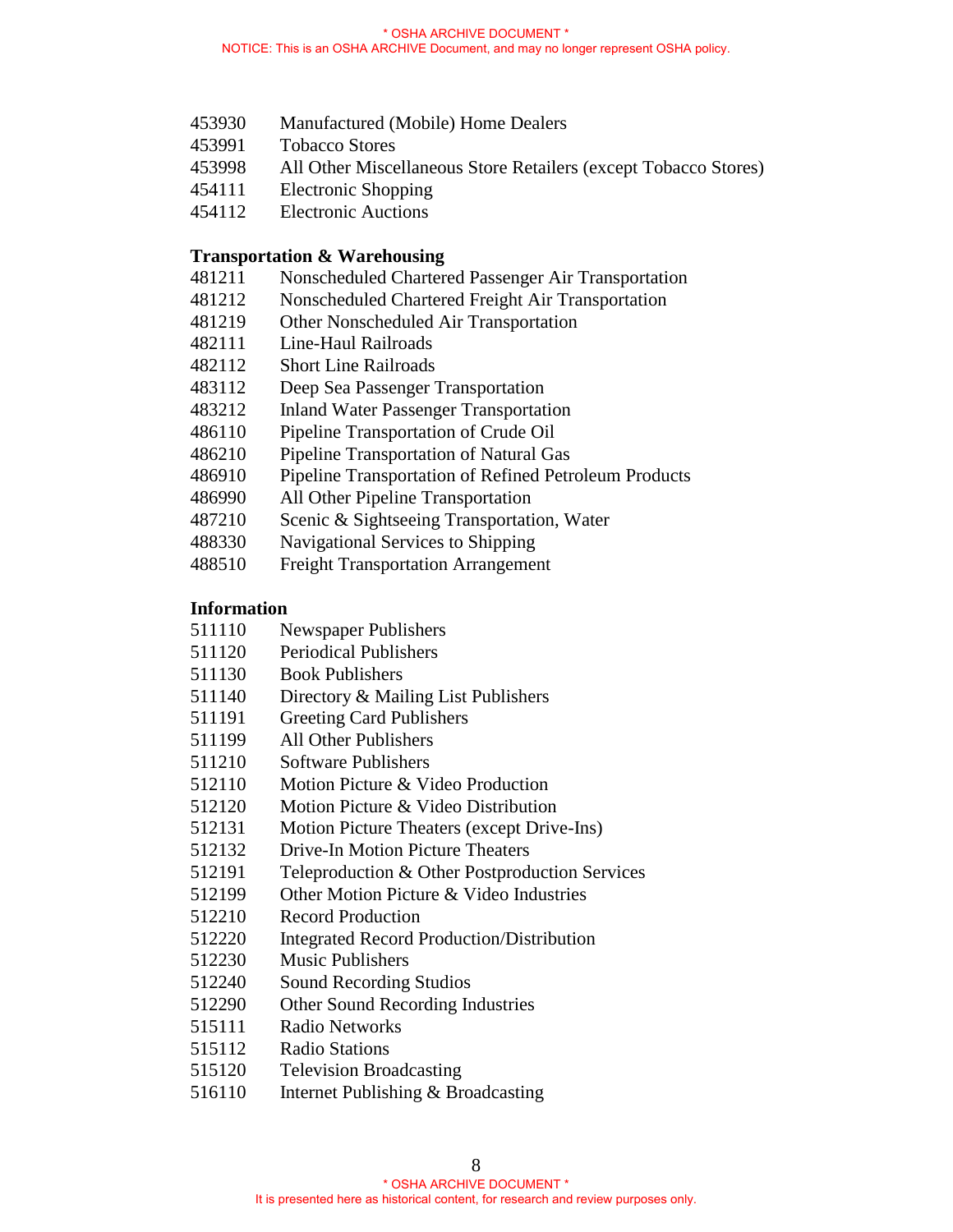- 517110 Wired Telecommunications Carriers
- 517211 Paging
- 517212 Cellular & Other Wireless Telecommunications
- 517310 Telecommunications Resellers
- 517910 Other Telecommunications
- 518111 Internet Service Providers
- 518112 Web Search Portals
- 518210 Data Processing, Hosting, & Related Services
- 519110 News Syndicates
- 519120 Libraries & Archives
- 519190 All Other Information Services

#### **Finance & Insurance**

- 521110 Monetary Authorities Central Bank
- 522110 Commercial Banking
- 522120 Savings Institutions
- 522130 Credit Unions
- 522190 Other Depository Credit Intermediation
- 522210 Credit Card Issuing
- 522220 Sales Financing
- 522291 Consumer Lending
- 522292 Real Estate Credit
- 522293 International Trade Financing
- 522294 Secondary Market Financing
- 522298 All Other Nondepository Credit Intermediation
- 522310 Mortgage & Nonmortgage Loan Brokers
- 522320 Financial Transactions Processing, Reserve, & Clearinghouse Activities
- 522390 Other Activities Related to Credit Intermediation
- 523110 Investment Banking & Securities Dealing
- 523120 Securities Brokerage
- 523130 Commodity Contracts Dealing
- 523140 Commodity Contracts Brokerage
- 523210 Securities & Commodity Exchanges
- 523910 Miscellaneous Intermediation
- 523920 Portfolio Management
- 523930 Investment Advice
- 523991 Trust, Fiduciary, & Custody Activities
- 523999 Miscellaneous Financial Investment Activities
- 524113 Direct Life Insurance Carriers
- 524114 Direct Health & Medical Insurance Carriers
- 524126 Direct Property & Casualty Insurance Carriers
- 524127 Direct Title Insurance Carriers
- 524128 Other Direct Insurance (except Life, Health, & Medical) Carriers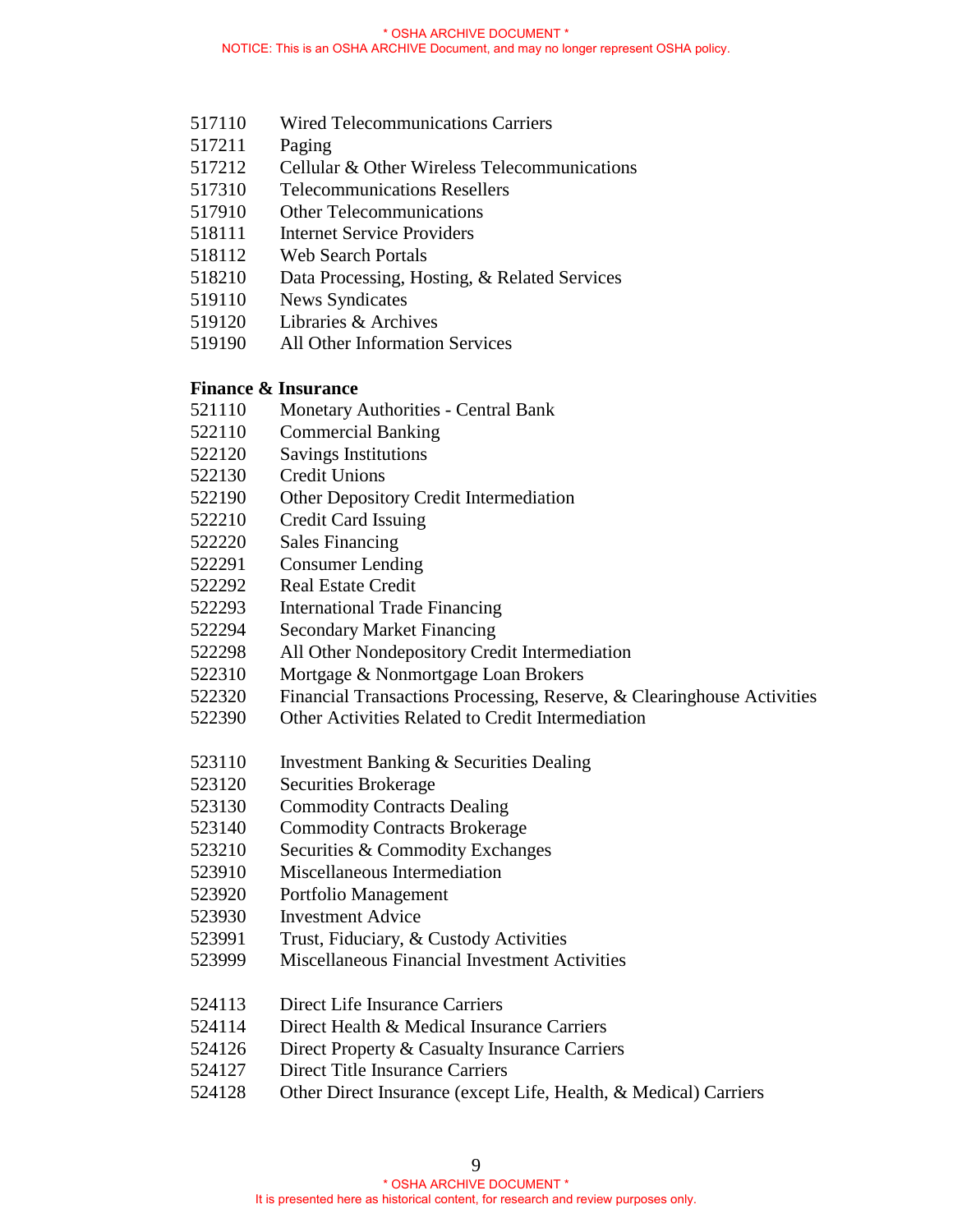- 524130 Reinsurance Carriers
- 524210 Insurance Agencies & Brokerages
- 524291 Claims Adjusting
- 524292 Third Party Administration of Insurance & Pension Funds
- 524298 All Other Insurance Related Activities
- 525110 Pension Funds
- 525120 Health & Welfare Funds
- 525190 Other Insurance Funds
- 525910 Open-End Investment Funds
- 525920 Trusts, Estates, & Agency Accounts
- 525930 Real Estate Investment Trusts
- 525990 Other Financial Vehicles

#### **Real Estate & Rental & Leasing**

- 531120 Lessors of Nonresidential Buildings (except Miniwarehouses)
- 531130 Lessors of Miniwarehouses & Self-Storage Units
- 531190 Lessors of Other Real Estate Property
- 531210 Offices of Real Estate Agents & Brokers
- 531311 Residential Property Managers
- 531312 Nonresidential Property Managers
- 531320 Offices of Real Estate Appraisers
- 531390 Other Activities Related to Real Estate
- 532111 Passenger Car Rental
- 532112 Passenger Car Leasing
- 532220 Formal Wear & Costume Rental
- 532230 Video Tape & Disc Rental
- 532411 Commercial Air, Rail, & Water Transportation Equipment Rental & Leasing
- 532412 Construction, Mining, & Forestry Machinery & Equipment Rental & Leasing
- 532420 Office Machinery & Equipment Rental & Leasing
- 532490 Other Commercial & Industrial Machinery & Equipment Rental & Leasing
- 533110 Lessors of Nonfinancial Intangible Assets (except Copyrighted Works)

#### **Professional & Technical Services**

- 541110 Offices of Lawyers
- 541120 Offices of Notaries
- 541191 Title Abstract & Settlement Offices
- 541199 All Other Legal Services
- 541211 Offices of Certified Public Accountants
- 541213 Tax Preparation Services
- 541214 Payroll Services
- 541219 Other Accounting Services
- 541310 Architectural Services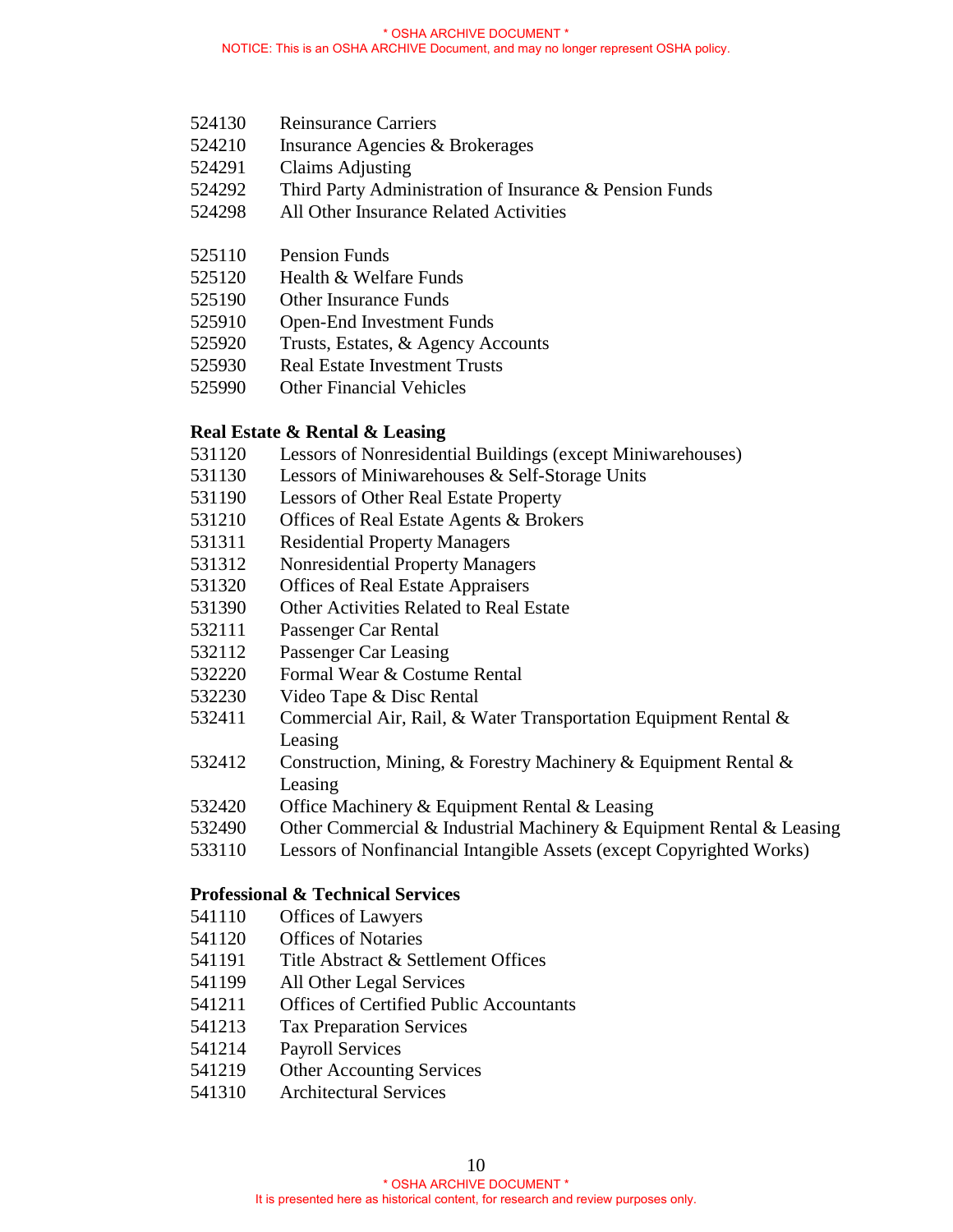- 541330 Engineering Services
- 541340 Drafting Services
- 541350 Building Inspection Services
- 541360 Geophysical Surveying & Mapping Services
- 541370 Surveying & Mapping (except Geophysical) Services
- 541380 Testing Laboratories
- 541410 Interior Design Services
- 541420 Industrial Design Services
- 541430 Graphic Design Services
- 541490 Other Specialized Design Services
- 541511 Custom Computer Programming Services
- 541512 Computer Systems Design Services
- 541513 Computer Facilities Management Services
- 541519 Other Computer Related Services
- 541611 Administrative Management & General Management Consulting Services
- 541612 Human Resources & Executive Search Consulting Services
- 541613 Marketing Consulting Services
- 541614 Process, Physical Distribution, & Logistics Consulting Services
- 541618 Other Management Consulting Services
- 541620 Environmental Consulting Services
- 541690 Other Scientific & Technical Consulting Services
- 541710 Research & Development in the Physical, Engineering, & Life Sciences
- 541720 Research & Development in the Social Sciences & Humanities
- 541810 Advertising Agencies
- 541820 Public Relations Agencies
- 541830 Media Buying Agencies
- 541840 Media Representatives
- 541850 Display Advertising
- 541860 Direct Mail Advertising
- 541870 Advertising Material Distribution Services
- 541890 Other Services Related to Advertising
- 541910 Marketing Research & Public Opinion Polling
- 541921 Photography Studios, Portrait
- 541922 Commercial Photography
- 541930 Translation & Interpretation Services
- 541990 All Other Professional, Scientific, & Technical Services

#### **Management of Companies & Enterprises**

- 551111 Offices of Bank Holding Companies
- 551112 Offices of Other Holding Companies
- 551114 Corporate, Subsidiary, & Regional Managing Offices

#### **Administrative & Waste Services**

- 561110 Office Administrative Services
- 561310 Employment Placement Agencies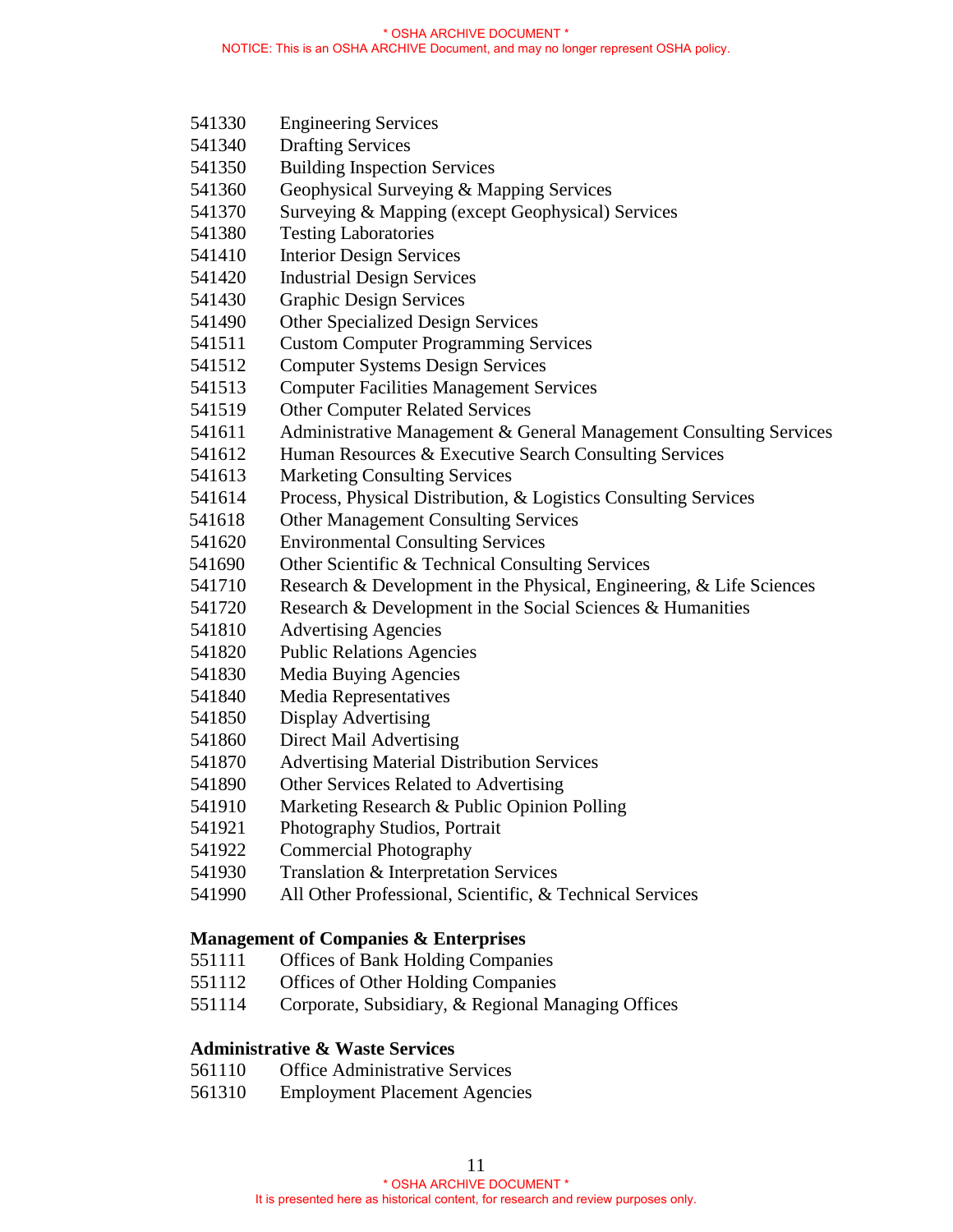- 561320 Temporary Help Services
- 561330 Professional Employer Organizations
- 561410 Document Preparation Services
- 561421 Telephone Answering Services
- 561422 Telemarketing Bureaus
- 561431 Private Mail Centers
- 561439 Other Business Service Centers (including Copy Shops)
- 561440 Collection Agencies
- 561450 Credit Bureaus
- 561491 Repossession Services
- 561492 Court Reporting & Stenotype Services
- 561499 All Other Business Support Services
- 561510 Travel Agencies
- 561520 Tour Operators
- 561591 Convention & Visitors Bureaus
- 561599 All Other Travel Arrangement & Reservation Services
- 561611 Investigation Services
- 561612 Security Guards & Patrol Services
- 561621 Security Systems Services (except Locksmiths)
- 561622 Locksmiths

#### **Education & Health Services**

- 611110 Elementary & Secondary Schools
- 611210 Junior Colleges
- 611310 Colleges, Universities, & Professional Schools
- 611410 Business & Secretarial Schools
- 611420 Computer Training
- 611430 Professional & Management Development Training
- 611511 Cosmetology & Barber Schools
- 611512 Flight Training
- 611513 Apprenticeship Training
- 611519 Other Technical & Trade Schools
- 611610 Fine Arts Schools
- 611620 Sports & Recreation Instruction
- 611630 Language Schools
- 611691 Exam Preparation & Tutoring
- 611692 Automobile Driving Schools
- 611699 All Other Miscellaneous Schools & Instruction
- 611710 Educational Support Services

#### **Health Care & Social Assistance**

- 621111 Offices of Physicians (except Mental Health Specialists)
- 621112 Offices of Physicians, Mental Health Specialists
- 621210 Offices of Dentists
- 621310 Offices of Chiropractors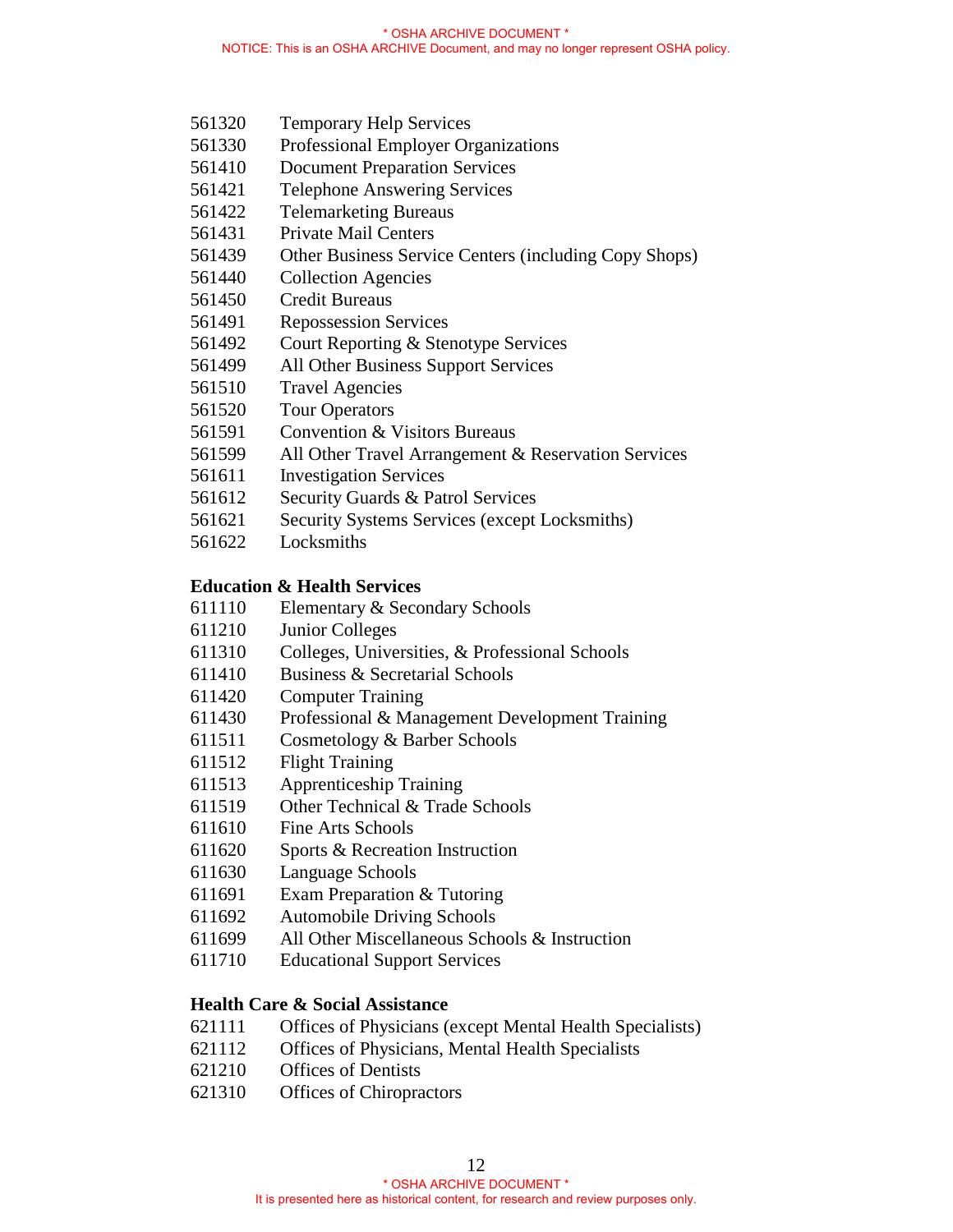- 621320 Offices of Optometrists
- 621330 Offices of Mental Health Practitioners (except Physicians)
- 621340 Offices of Physical, Occupational & Speech Therapists, & Audiologists
- 621391 Offices of Podiatrists
- 621399 Offices of All Other Miscellaneous Health Practitioners
- 621410 Family Planning Centers
- 621420 Outpatient Mental Health & Substance Abuse Centers
- 621491 HMO Medical Centers
- 621492 Kidney Dialysis Centers
- 621493 Freestanding Ambulatory Surgical & Emergency Centers
- 621498 All Other Outpatient Care Centers
- 621511 Medical Laboratories
- 621512 Diagnostic Imaging Centers
- 624190 Other Individual & Family Services
- 624221 Temporary Shelters
- 624229 Other Community Housing Services
- 624230 Emergency & Other Relief Services
- 624410 Child Day Care Services

### **Arts, Entertainment, & Recreation**

- 711219 Other Spectator Sports
- 711310 Promoters of Performing Arts, Sports, & Similar Events with Facilities
- 711320 Promoters of Performing Arts, Sports, & Similar Events without Facilities
- 711410 Agents & Managers for Artists, Athletes, Entertainers, & Other Public Figures
- 711510 Independent Artists, Writers, & Performers
- 712110 Museums
- 712120 Historical Sites
- 712130 Zoos & Botanical Gardens
- 712190 Nature Parks & Other Similar Institutions
- 713940 Fitness & Recreational Sports Centers
- 713950 Bowling Centers

#### **Accommodation & Food Services**

- 721191 Bed-&-Breakfast Inns
- 721199 All Other Traveler Accommodation
- 721211 RV (Recreational Vehicle) Parks & Campgrounds
- 721214 Recreational & Vacation Camps (except Campgrounds)
- 721310 Rooming & Boarding Houses
- 722110 Full-Service Restaurants
- 722211 Limited-Service Restaurants
- 722213 Snack & Nonalcoholic Beverage Bars
- 722410 Drinking Places (Alcoholic Beverages)